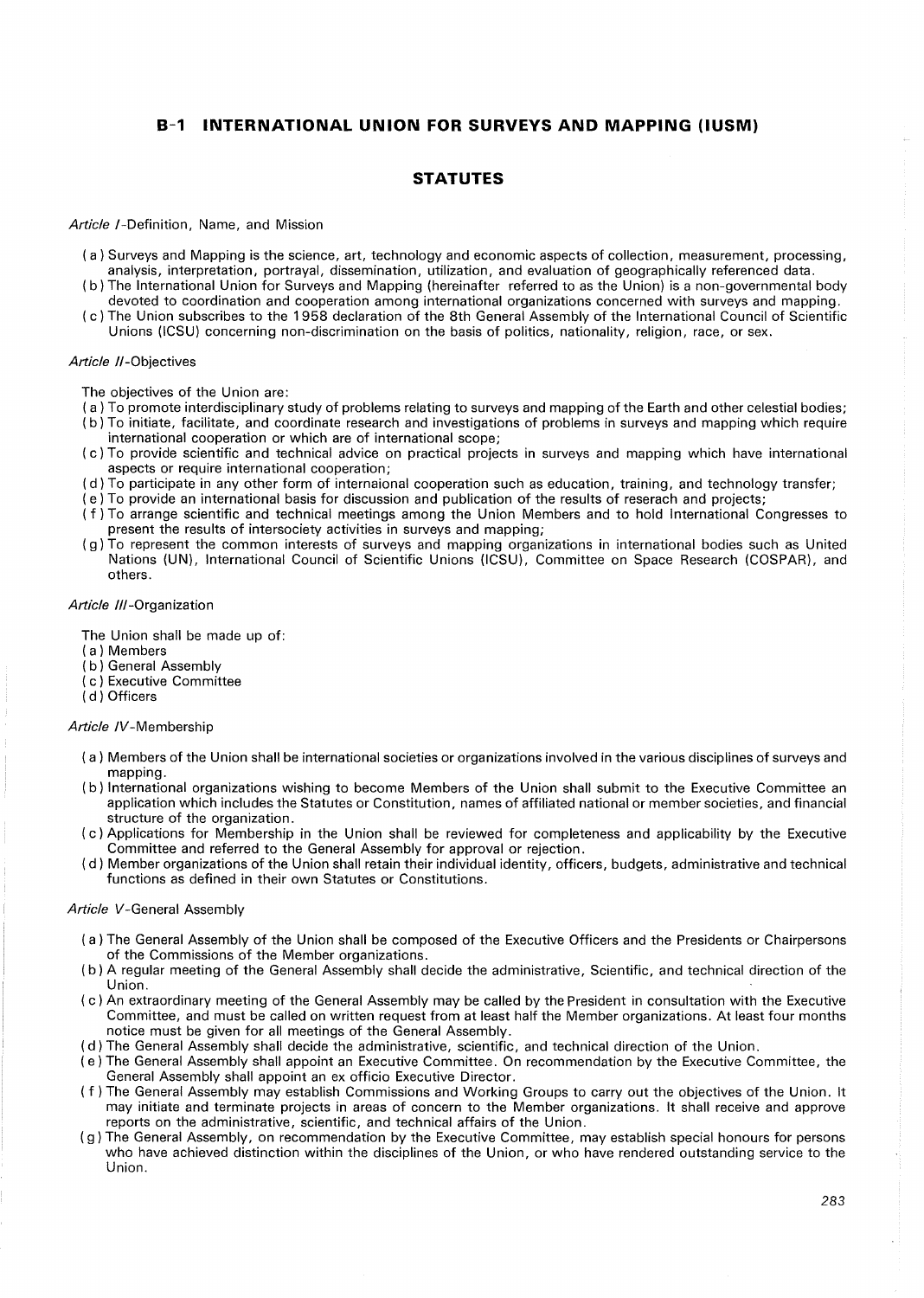## *Article* VI-Executive Committee

- (a) The Executive Committee shall consist of two representatives designated from each of the Member organizations. It shall serve for the period between regular meetings of the General Assembly. Member organizations may continue their representatives for successive terms, but not for more than five consecutive years.
- ( b) The Executive committee shall be responsible for the continuing administrative affairs of the Union, and shall make recommendations to the General Assembly on the scientific and technical activities of the Union.
- ( c) The Executive Committee shall meet at least once each year. The Executive Director shall make arrangements for this meeting and attend in ex-officio status.
- ( d) Member of the Executive Committee may be assigned responsibility for a scientific or technical area designated by the General Assembly.
- ( e) The Executive Committee shall have power to fill any vacancy among its members. Any person so appointed shall serve until the next regular meeting of the General Assembly at which he may be designated as entering office for the first time.

## *Article* VII-Officers

- (a) The President of the Union shall be elected by the Executive Committee from among its members. He will assume office immediately after the close of the General Assembly at which he is elected, and will remain in office until after the next regular meeting of the General Assembly. The President may be reelected, but may not serve for more than five consecutive years. The President is responsible for the overall direction and management of the affairs of the Union. The President shall preside at all meetings of the Executive Committee and the General Assembly.
- ( b) The Executive Committee shall elect one of its members as the Vice President who shall take the place of the President should the President be unable to act. The President and Vice President may not be from the same Member organization. The Vice President may not serve for more than five consecutive years.
- ( c) The non-voting Executive Director shall be appointed by the General assembly on recommendation of the Executive Committee. He shall take direction from the Executive Committee and be responsible for the secretarial and financial management of the affairs of the Union. The Executive Director may serve continuously at the pleasure of the Executive Committee and the General Assembly.

### *Article* VI/I-Finances

- (a) The functions of the Union shall be funded by assessed contributions from the Member organizations. The amount of the assessment shall be decided by the General assembly on recommendation from the Executive Committee.
- ( b) The Union may accept funds or grants for purposes in keeping with its objectives. Such funds shall be used with due regard to the wishes of the donors.
- ( c) If a Member organization is more than four years in arrears in paying its assessment, the General Assembly at a regular meeting may decide to separate the organization from the Union. Such an organization may not apply for readmission to the Union until at least one regular meeting of the General Assembly has intervened.
- ( d) Members of the Executive Committee shall serve without salary, and their expenses incurred on behalf of the Union will normally be reimbursed by their Member organization.
- ( e) On recommendation of the Executive Committee, the Executive Director may be paid a salary, and also be reimbursed for expenses incurred on behalf of the Union.
- ( f ) The Executive Director shall prepare an annual statement of income and expenses for submission to the Executive Committee. He shall also prepare an annual estimate of the budget. A financial report shall be submitted to each regular meeting of the General Assembly.
- ( g) Activities of commissions and Working Groups appointed by the General Assembly shall, in general, be supported by the Member organizations involved.
- ( h) The income of the Union shall be used primarily for:
	- (1) Administrative costs of the Executive Director and the meetings of the Executive Committee;
	- (2) The cost of publications authorized by the Executive Committee and issued by the Union;
	- (3) Subventions toward the expenses of Commissions and Working Groups established by the General Assembly;
	- (4) Subventions toward the costs of organizing meetings of the Union approved by the General Assembly;
	- (5) Any purpose approved by the General Assembly to advance the objectives of the Union.
- ( i ) Any Member organization which withdraws or is separated from the Union shall have no claim on any of the assets of the Union.
- ( j ) In the event of dissolution of the Union, any funds remaining after settlement of liabilities of the Union will be transferred to the International Council of Scientific Unions.

# *Article IX* -Voting

- ( a ) Fifty percent of the delegates to the General Assembly shall constitute a quorum for that body. Each delegate present shall have one vote, with a maximum of twenty votes per Member. Except for amendment of Statutes, a vote shall be passed by a simple majority of those present and voting.
- ( b) The Statutes may be amended by two-thirds majority of those present and voting at the General Assembly.
- ( c) To transact business at the Executive Committee, there must be at least one representative from each of the Member organizations. Each member of the Executive Committee shall have one vote. The Executive Director may express opinions on any matter before the Executive Committee, but shall not be entitled to vote. A vote shall be passed by the simple majority of those present and voting. In the event of a tie, the vote of the President shall decide.